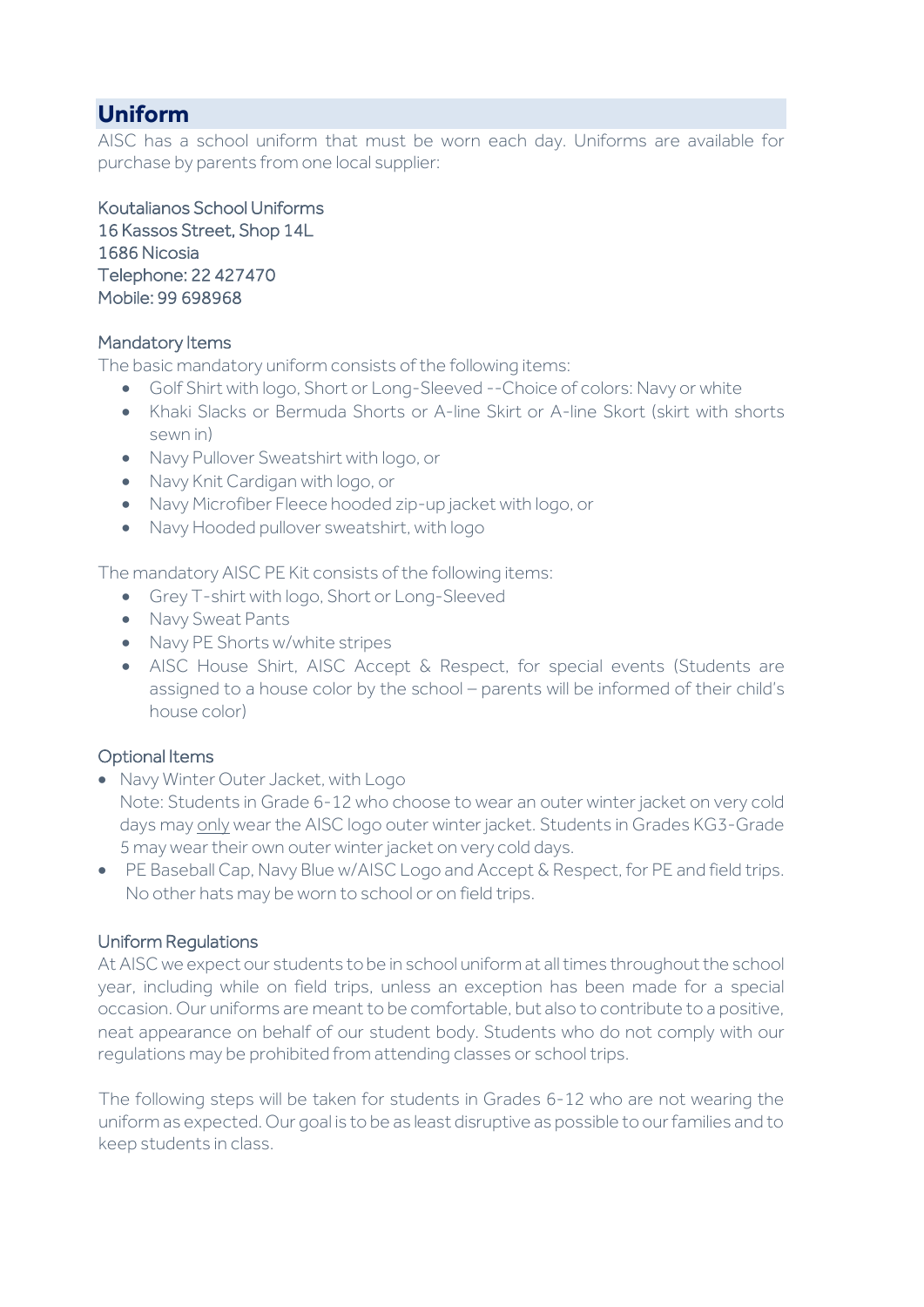- 1. The School will request that the student wear their proper uniform, or make an onthe-spot adjustment to adhere to the uniform policy.
- 2. The School may remove a student from a class or an activity and will direct the student to call their parent to bring in the proper uniform.
- 3. If the parent is unable to bring in the proper clothing, the student will remain out of class until the uniform violation is resolved in one of the following ways:
	- The student will wait in the office until the parent can arrange for the proper uniform to be brought in.
	- The student will be escorted to the Uniform Shop, upon parent approval, to purchase the needed articles of clothing. Parents will be billed accordingly.
	- The student will be directed to the Lost and Found section of the school to borrow proper uniform attire to be worn for the rest of the day.

Note: It is the student's responsibility to make up any work missed due to unattended classes by the following lesson. Missed summative assessments may result in a grade of 0.

If the Grade 6-12 student refuses to wear the uniform or borrow from lost and found, and the Administration or Faculty deem this behavior as defiant, the student will be placed in inschool suspension and will take an absence in the class and any work, tests, or exams that they missed will result in a zero without the option for reassessment.

In the case of an elementary student in continued violation of the school uniform policy, we will communicate with the family in order to have it resolved by the following day.

#### How to Wear the AISC Uniform: **Sweatshirts**

## School uniform sweatshirts, cardigan sweaters, hoodies, or fleece jackets, with the school logo, are the only sweatshirts allowed for all students, KG3-Grade 12. Non-school sweatshirts are not allowed in any division of the school, even during the winter or cold days. The only exception to this is that each year the Senior students design their own sweatshirts. This is a privilege that the Seniors enjoy. The design is approved by the Administration early in the academic year and may be worn anytime.

## Undershirts/T-shirts

Plain t-shirts (long or short sleeves) may be worn under the AISC polo shirts, but must be gray, navy blue or white without any logos or writing showing.

## **Shoes**

Students may wear shoes of their choice, but they must be safe and sensible. Flip-flops, high heels, Croc-type shoes, and backless sandals are not allowed. Students must wear proper athletic shoes in order to participate in PE class. Futsal shoes and cleats may only be worn on the futsal pitch.

## Skirts/Khaki Shorts/Khaki Slacks

•Skirts, skorts, shorts and slacks must be worn at a suitable length appropriate for an educational setting in keeping with the intercultural make-up of the school and professional image of AISC.